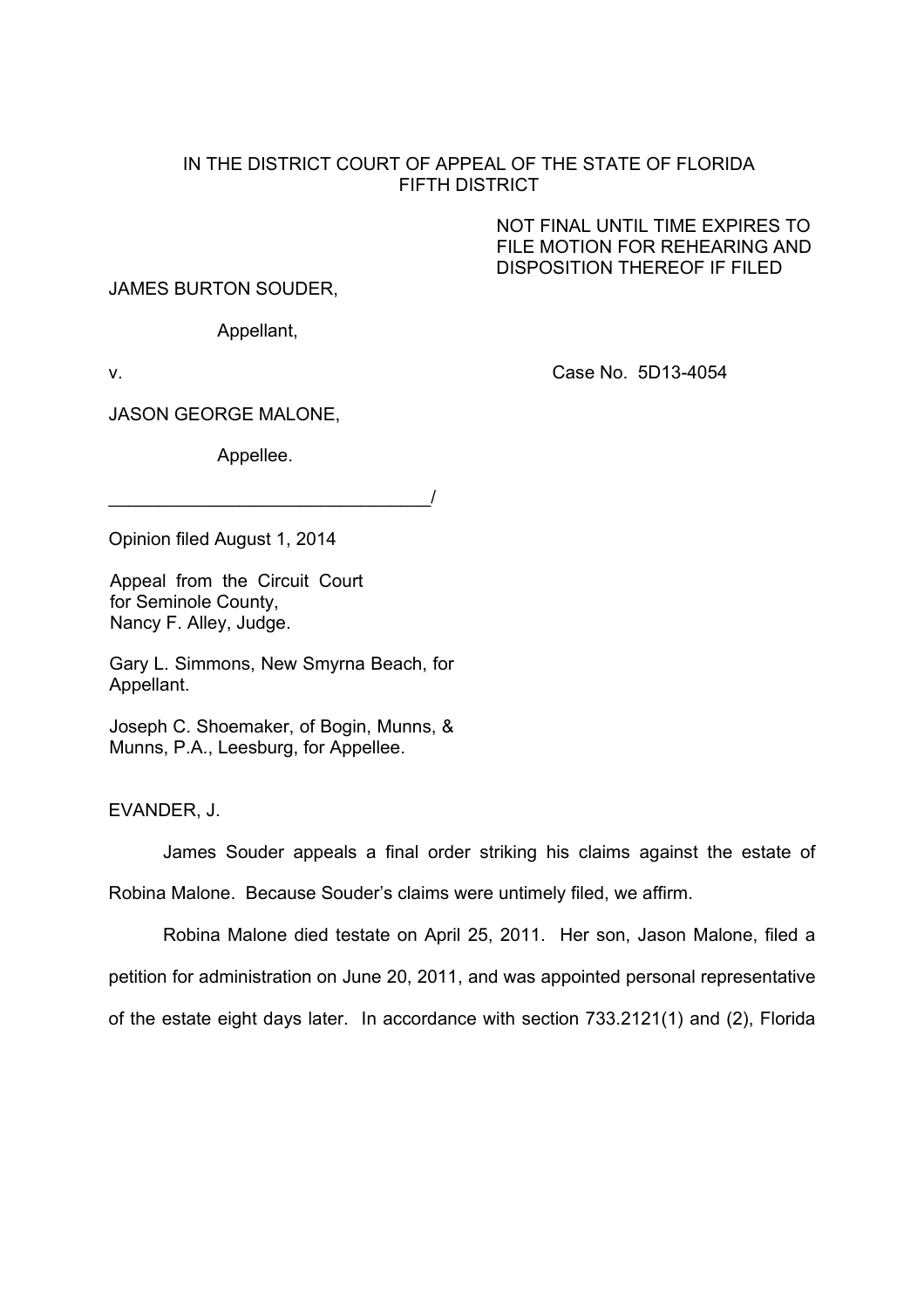Statutes (2011),<sup>1</sup> a notice to creditors was published with the first publication date being July 10, 2011. However, Souder was not served with a copy of the notice to creditors.

 Souder filed four separate claims against the estate. Only his first three claims are at issue in this appeal. Souder's first two claims were filed on June 6, 2012 and July 20, 2012, respectively. On September 7, 2012, the personal representative filed a motion to strike Souder's claims as being untimely filed. Souder filed his third claim on March 15, 2013. Significantly, Souder never petitioned the trial court for an extension of time in which to file his claims against the estate.

 After a hearing held on October 1, 2013, the probate court entered an order striking Souder's claims, determining that they were untimely under section 733.702, Florida Statutes (2011). Specifically, the probate court found that the claims were untimely because they were filed after the three-month creditors' claim period had

 $1$  Subsections (1) and (2) of section 733.2121 state:

<sup>(1)</sup> Unless creditors' claims are otherwise barred by s. 733.710, the personal representative shall promptly publish a notice to creditors. The notice shall contain the name of the decedent, the file number of the estate, the designation and address of the court in which the proceedings are pending, the name and address of the personal representative, the name and address of the personal representative's attorney, and the date of first publication. The notice shall state that creditors must file claims against the estate with the court during the time periods set forth in s. 733.702, or be forever barred.

<sup>(2)</sup> Publication shall be once a week for 2 consecutive weeks, in a newspaper published in the county where the estate is administered or, if there is no newspaper published in the county, in a newspaper of general circulation in that county.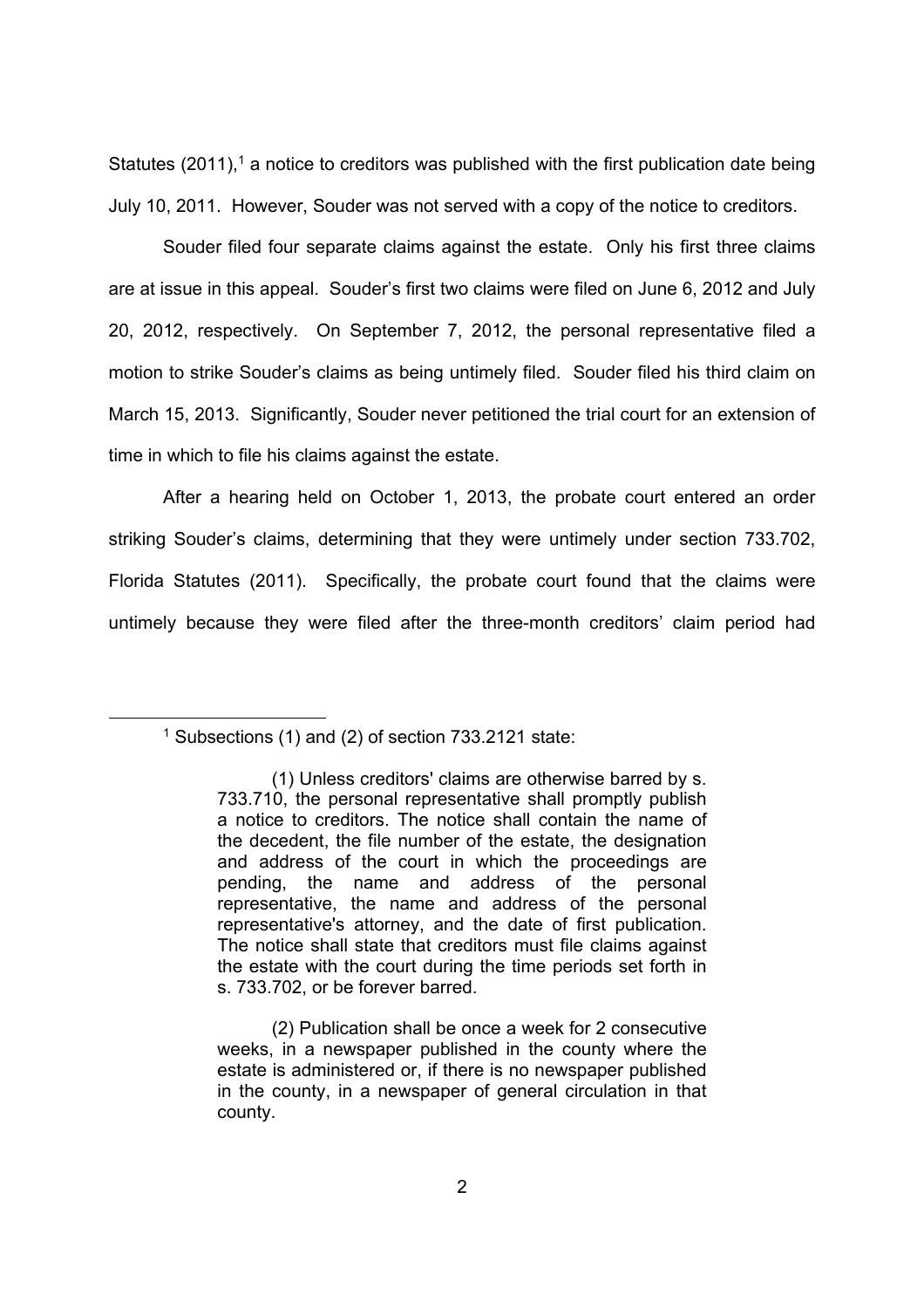expired and Souder had failed to petition the court for an extension of time in which to file his claims.

 On appeal, Souder contends that the probate court erred in striking his claims before first determining whether he was a known or reasonably ascertainable creditor. Souder observes that section 733.2121(3)(a), Florida Statutes (2011), requires a personal representative to promptly make a diligent search to determine the names and addresses of creditors of the decedent who are reasonably ascertainable and serve them with a copy of the notice to creditors.

It is Souder's position that he was a known or reasonably ascertainable creditor and because the personal representative failed to serve him with a copy of the notice to creditors, the creditors' claim period never began to run. Therefore, according to Souder, his claims were timely because they were filed within the two-year limitation period set forth in section 733.710.2

 Generally, a probate court's decision on whether to strike a claim is reviewed for an abuse of discretion. *Strulowitz v. Cadle Co., II,* 839 So. 2d 876, 881 (Fla. 4th DCA 2003). However, to the extent this issue turns on a question of statutory interpretation, a de novo standard of review applies. *BellSouth Telecomm., Inc. v. Meeks*, 863 So. 2d 287, 289 (Fla. 2003).

 The argument made by Souder finds support in the Fourth District Court of Appeal's recent decision in *Golden v. Jones*, 126 So. 3d 390 (Fla. 4th DCA 2013), *review granted*, No. SC13-2536 (Fla. July 1, 2014). However, *Golden* is in conflict with the decisions of two of our other sister courts, *Lubee v. Adams*, 77 So. 3d 882 (Fla. 2d DCA 2012) and *Morgenthau v. Estate of Andzel*, 26 So. 3d 628 (Fla. 1st DCA 2009).

 <sup>2</sup> *See* § 733.710, Fla. Stat. (2011). "Limitations on claims against estates."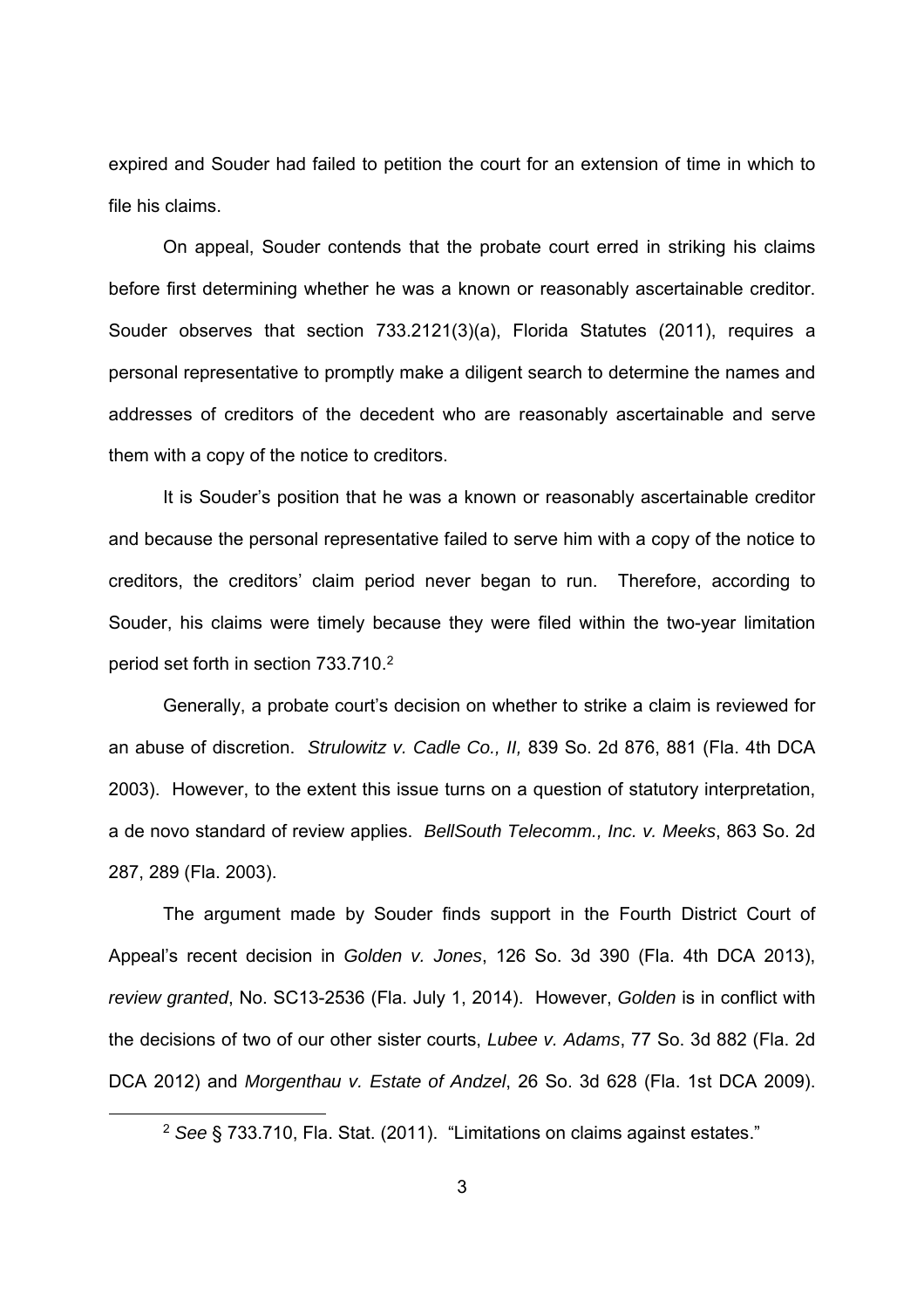We agree with the *Lubee* and *Morgenthau* decisions and conclude that even assuming Souder was a known or reasonably ascertainable creditor, his claims were time-barred because they were filed beyond the three-month creditors' claim period set forth in section 733.702(1), and no petition seeking an extension of time in which to file claims was filed.

Section 733.702(1) provides that:

[N]o claim or demand against the decedent's estate that arose before the death of the decedent . . . is binding on the estate . . . unless filed in the probate proceeding on or before the later of the date that is 3 months after the time of the first publication of the notice to creditors or, as to any creditor required to be served with a copy of the notice to creditors, 30 days after the date of service on the creditor . . . .

The *Golden* court determined that where a known or reasonably ascertainable

creditor is not served with a copy of the notice to creditors, that creditor's claim is timely

if filed within two years of the decedent's death:

If the trial court determines that the claimant was a known or reasonably ascertainable creditor, then appellant's claim was timely, as it was filed prior to the earlier of 30 days after service of notice to creditors (which never occurred) or two years after the decedent's death.

126 So. 3d at 393. We believe that a closer examination of subsection (3) of the statute

compels a different conclusion. That subsection provides:

Any claim not timely filed as provided in this section is barred even though no objection to the claim is filed unless the court extends the time in which the claim may be filed. An extension may be granted only upon grounds of fraud, estoppel, *or insufficient notice of the claims period*. No independent action or declaratory action may be brought upon a claim which was not timely filed unless an extension has been granted by the court. If the personal representative or any other interested person serves on the creditor a notice to file a petition for an extension, the creditor shall be limited to a period of 30 days from the date